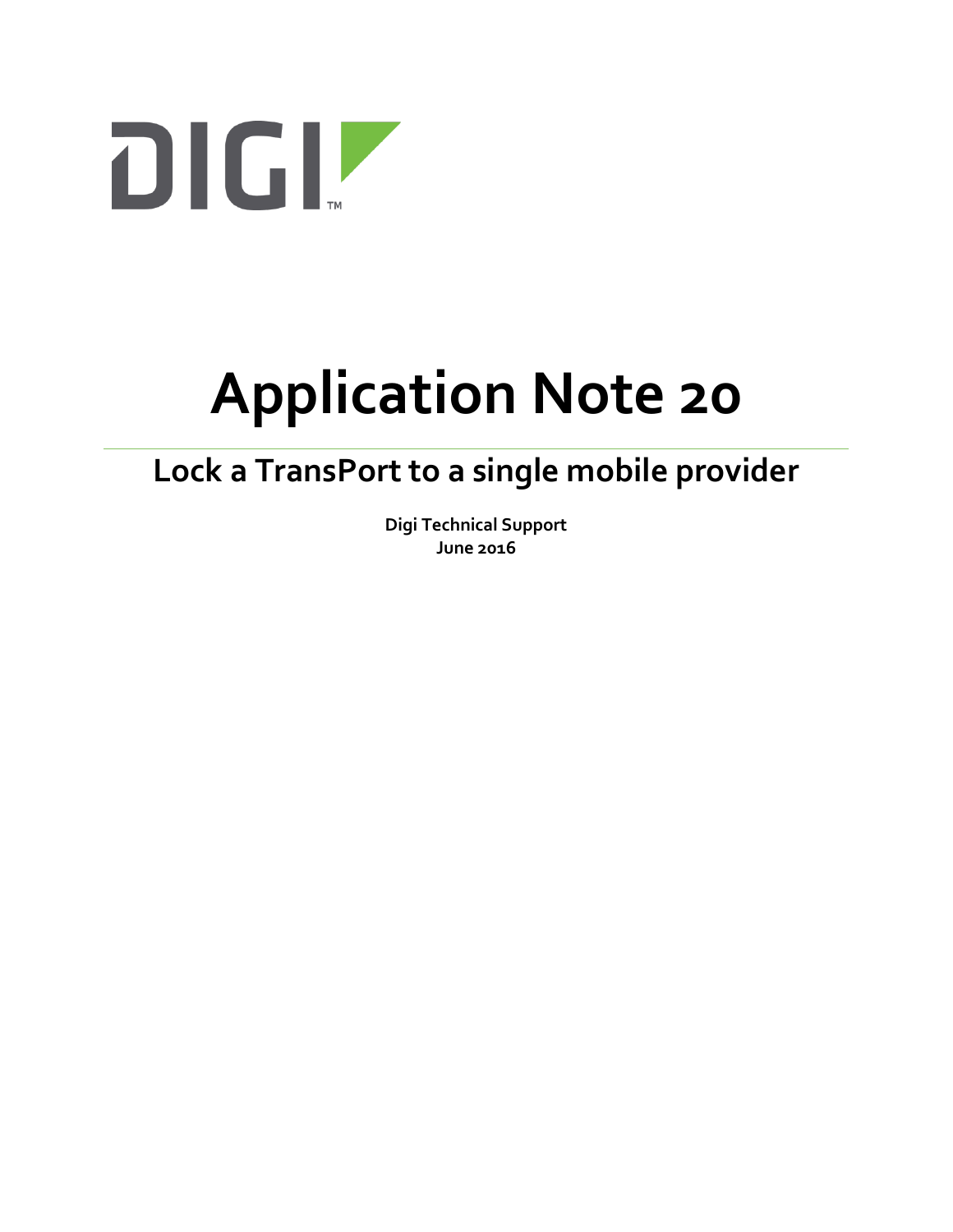#### **Contents**

| $\mathbf{1}$   |     |  |  |  |  |
|----------------|-----|--|--|--|--|
|                | 1.1 |  |  |  |  |
|                | 1.2 |  |  |  |  |
|                | 1.3 |  |  |  |  |
|                | 1.4 |  |  |  |  |
| $\overline{2}$ |     |  |  |  |  |
|                | 2.1 |  |  |  |  |
|                | 2.2 |  |  |  |  |
|                | 2.3 |  |  |  |  |
|                | 2.4 |  |  |  |  |
|                | 2.5 |  |  |  |  |
| $\mathcal{F}$  |     |  |  |  |  |
|                | 3.1 |  |  |  |  |
|                | 3.2 |  |  |  |  |
| 4              |     |  |  |  |  |
|                | 4.1 |  |  |  |  |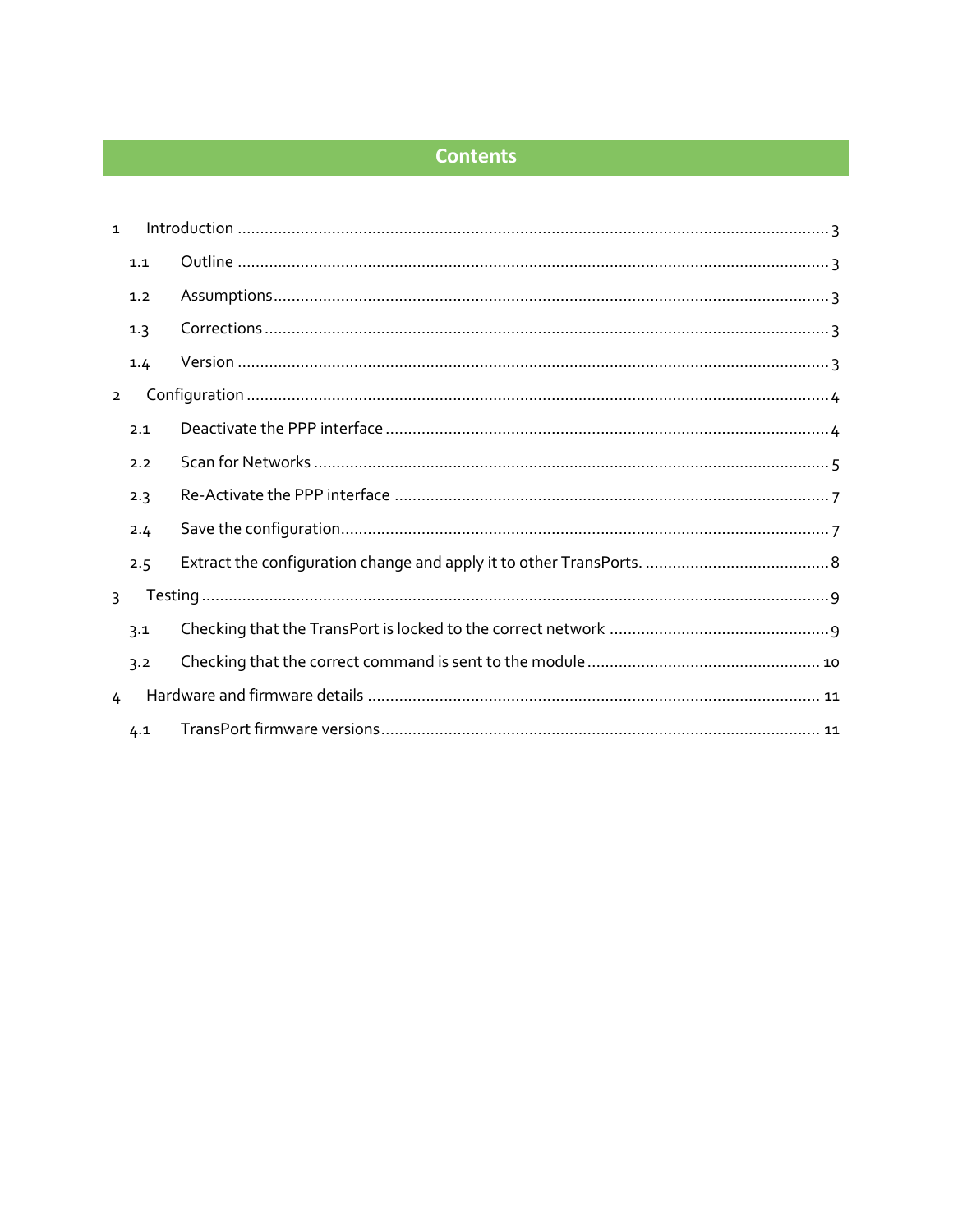## <span id="page-2-0"></span>**1 INTRODUCTION**

#### <span id="page-2-1"></span>**1.1 Outline**

Some mobile providers allow their users to roam on to the networks of other providers. If users are away from their home country, this can sometimes cause a problem when a unit is located near a country border. Here, the TransPort's modem module may attach to a bordering foreign network and incur expensive roaming charges.

This Application Note (AN) outlines:

- (i) A way of 'locking' the TransPort to one mobile provider's network.
- (ii) Applying the resulting configuration change to other TransPorts.

#### <span id="page-2-2"></span>**1.2 Assumptions**

This AN applies to:

**Models shown:** Digi Transport WR44v2

**Other Compatible Models:** All Digi TransPort products.

**Firmware versions:** All firmware versions.

**Configuration:** This AN assumes the devices are set to their factory default configurations. Most configuration commands are only shown if they differ from the factory default.

Users have access to the TransPort command line interface (via serial port or telnet) and also the web interface.

#### <span id="page-2-3"></span>**1.3 Corrections**

Requests for corrections or amendments to this AN are welcome and should be addressed to: [tech.support@digi.com](mailto:tech.support@digi.com)

Requests for new ANs can be sent to the same address.

#### <span id="page-2-4"></span>**1.4 Version**

|     | <b>Status</b>                                                                        |
|-----|--------------------------------------------------------------------------------------|
| 1.0 | Published                                                                            |
| 1.1 | Revision for new W-WAN usage in the<br>web GUI post release 5.036.                   |
| 2.0 | Updated and rebranded                                                                |
| 2.1 | Completed and published                                                              |
| 2.2 | Updated screenshots and instructions for<br>new web interface, rebranding (Jun 2016) |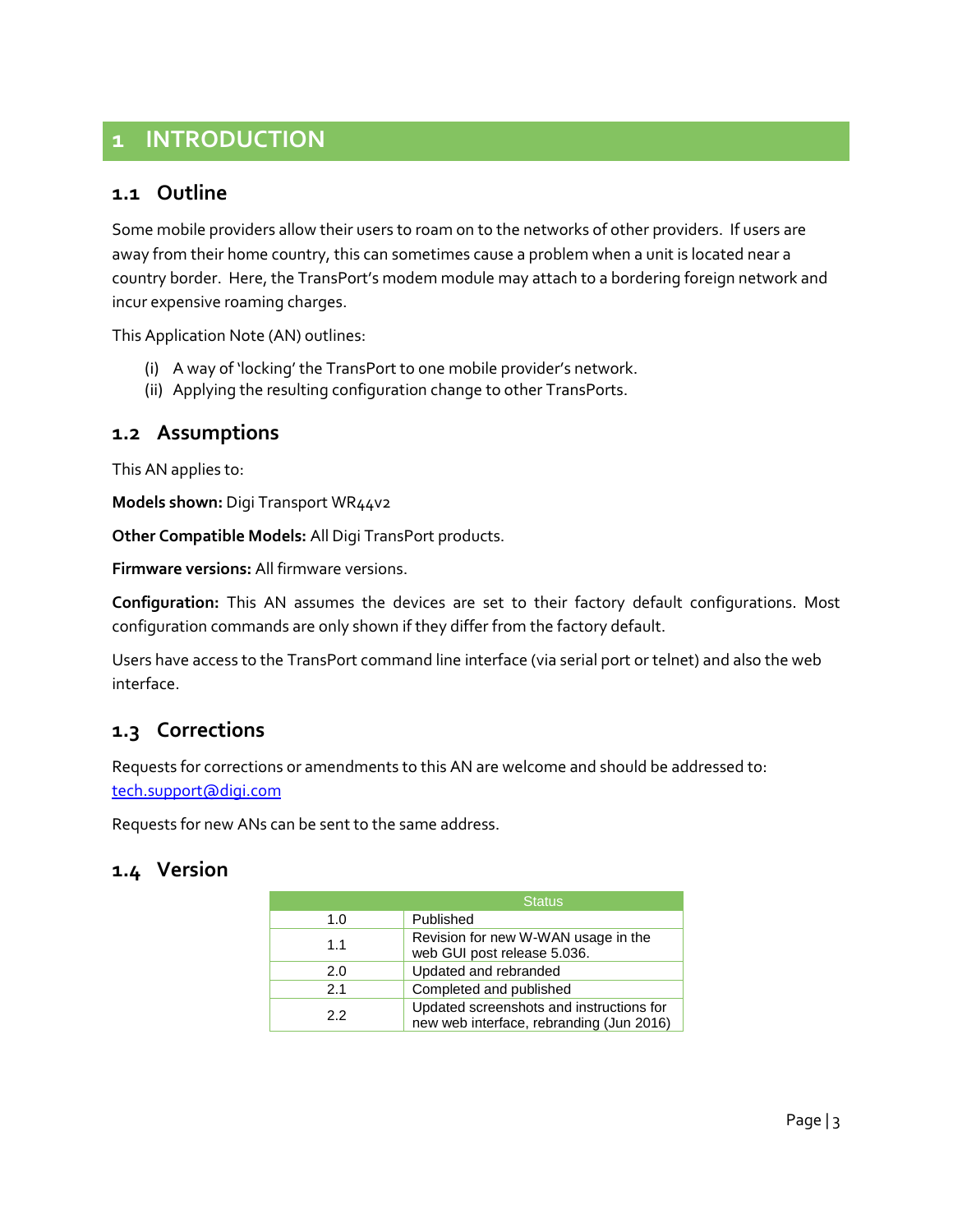## <span id="page-3-0"></span>**2 CONFIGURATION**

#### <span id="page-3-1"></span>**2.1 Deactivate the PPP interface**

In order to perform a successful scan of available networks, it is necessary to have the PPP session deactivated.

Navigate to: **Configuration - Network > Interfaces > Advanced > PPP 0 - 9 > PPP 1 > Advanced**

**Remove** the tick from the option **Enable "Always On" mode of this interface** so the PPP interface remains down while the scan takes place.

#### Click the **Apply** button.

| <u>Configuration - Network &gt; Interfaces &gt; Advanced &gt; PPP <math>0 - 9</math> &gt; PPP 1 &gt; Advanced</u> |  |  |  |  |
|-------------------------------------------------------------------------------------------------------------------|--|--|--|--|
| <b>v</b> Advanced                                                                                                 |  |  |  |  |
| Metric: 1                                                                                                         |  |  |  |  |
| Allow this PPP interface to settle for 0<br>x 100 milliseconds after the connection has come up                   |  |  |  |  |
| Enable "Always On" mode of this interface                                                                         |  |  |  |  |
| Attempt to re-connect after 0<br>seconds                                                                          |  |  |  |  |
| If a PPP interface that would be inhibited by this PPP is connected,                                              |  |  |  |  |
| attempt to re-connect after 0<br>seconds                                                                          |  |  |  |  |
| Wait 0<br>seconds after power-up before activating this interface                                                 |  |  |  |  |
| Keep this interface up for at least $ 0\rangle$<br>seconds                                                        |  |  |  |  |

Navigate to: **Management - Network Status > Interfaces > Advanced > PPP > PPP 0 – 9 > PPP 1** Click the **Drop Link** button.

Management - Network Status > Interfaces > Advanced > PPP > PPP 0 - 9 > PPP 1

| ▼ Advanced                         |                        |  |
|------------------------------------|------------------------|--|
| $\blacktriangleright$ PPP          |                        |  |
| $\blacktriangledown$ PPP 0 - 9     |                        |  |
| $\blacktriangleright$ PPP 0        |                        |  |
| $\blacktriangledown$ PPP 1 - W-WAN |                        |  |
|                                    | Raise Link   Drop Link |  |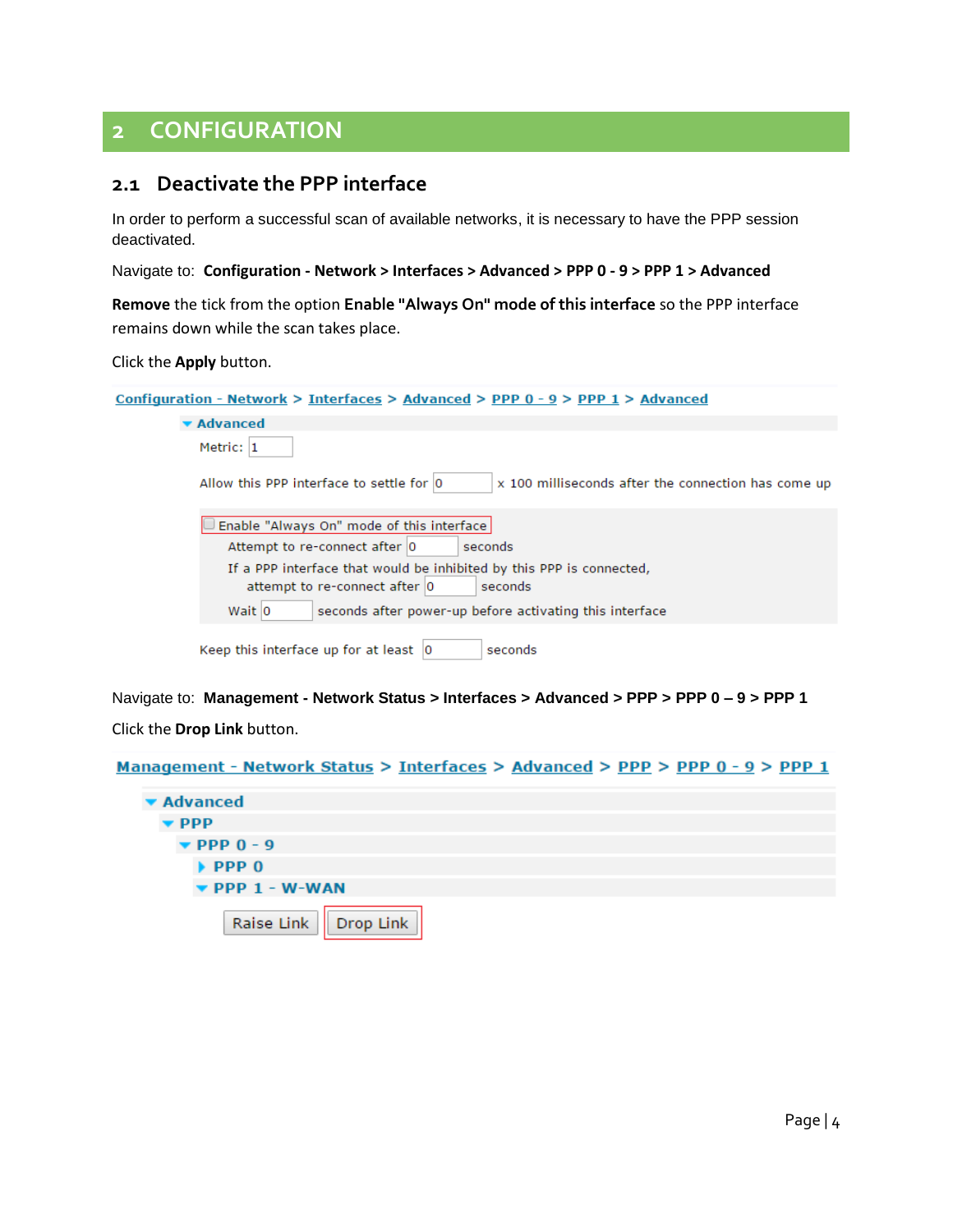#### <span id="page-4-0"></span>**2.2 Scan for Networks**

To detect all networks in range, navigate to: **Management - Network Status > Interfaces > Mobile**

Click the "Scan for networks" button.

Refresh

Management - Network Status > Interfaces > Mobile

```
Mobile Information
Results of Last Module Status Poll at 29 Jan 2016 16:05:14
Outcome: Got modem status OK
                              SIM status: Ready (PIN checking disabled)
                          Signal strength: -78 dBm
                        Radio technology: UMTS
                    Signal quality (UMTS): RSSI-78 dBm, Ec/Io-3.5 dB
                              Radio band: WCDMA 850
                                 Channel: 487
                            Manufacturer: Sierra Wireless, Incorporated
                                   Model: MC7354
                                    IMEI: 359225051479608
                                    ESN: 8082D50E
                                   MEID: 35922505147960
                                    IMSI: 310410825281959
                                    MDN: 15337055232
                                   ICCID: 89014103278252819597
                                SWI9X15C_05.05.58.00 r27038 carmd-fwbuild1<br>2015/03/04 21:30:23
                                SWI9X15C_05.05.58.00 r27038 carmd-fwbuild1<br>2015/03/04 18:38:46
                        Hardware version: 1.0
                      Firmware Carrier ID: ATT_005.026_000
                 GPRS Attachment Status: Attached
                       GPRS Registration: Registered lac: 84CA ci: 00DA16EC
                                 Network: AT&T, 310410
                        Preferred system: Auto
```
Note: any network lock/unlock actions only take effect after next data disconnect/reconnect

Scan for networks

Unlock networks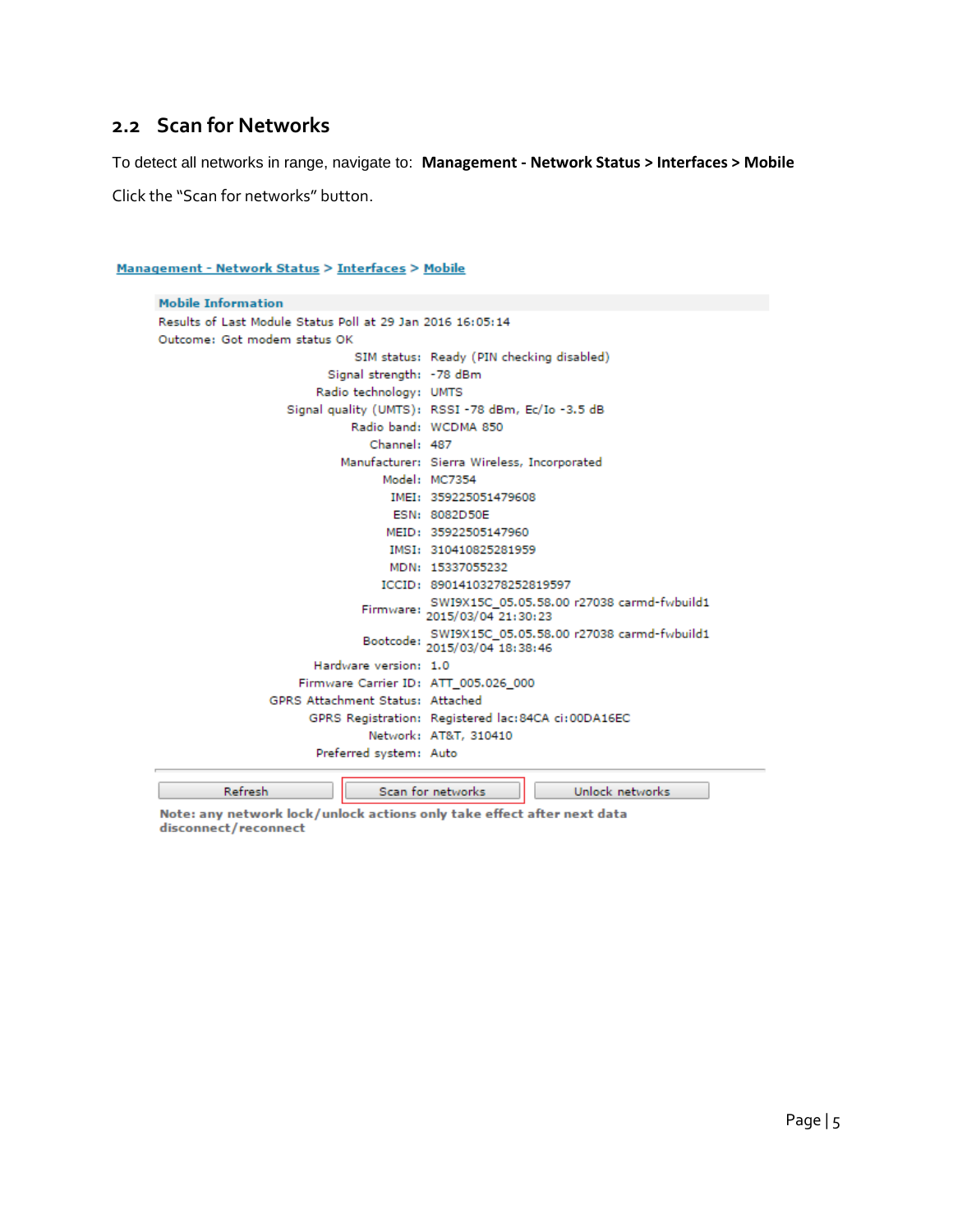After 1-2 minutes, the router will have scanned all the "visible" networks and populated these networks into the 'Networks Detected' table.

Management - Network Status > Interfaces > Mobile

|                                                            | <b>Mobile Information</b>    |                                               |                        |                                                      |                  |             |                                            |
|------------------------------------------------------------|------------------------------|-----------------------------------------------|------------------------|------------------------------------------------------|------------------|-------------|--------------------------------------------|
| Results of Last Module Status Poll at 29 Jan 2016 16:17:53 |                              |                                               |                        |                                                      |                  |             |                                            |
|                                                            | Outcome: Got modem status OK |                                               |                        |                                                      |                  |             |                                            |
|                                                            |                              |                                               |                        | SIM status: Ready (PIN checking disabled)            |                  |             |                                            |
|                                                            |                              |                                               |                        | Signal strength: -74 dBm                             |                  |             |                                            |
|                                                            |                              |                                               | Radio technology: UMTS |                                                      |                  |             |                                            |
|                                                            |                              |                                               |                        | Signal quality (UMTS): RSSI-74 dBm, Ec/Io-4.0 dB     |                  |             |                                            |
|                                                            |                              |                                               |                        | Radio band: WCDMA 850                                |                  |             |                                            |
|                                                            |                              |                                               | Channel: 487           |                                                      |                  |             |                                            |
|                                                            |                              |                                               |                        | Manufacturer: Sierra Wireless, Incorporated          |                  |             |                                            |
|                                                            |                              |                                               |                        | Model: MC7354                                        |                  |             |                                            |
|                                                            |                              |                                               |                        | IMEI: 359225051479608                                |                  |             |                                            |
|                                                            |                              |                                               |                        | ESN: 8082D50E                                        |                  |             |                                            |
|                                                            |                              |                                               |                        | MEID: 35922505147960                                 |                  |             |                                            |
|                                                            |                              |                                               |                        | IMSI: 310410825281959                                |                  |             |                                            |
|                                                            |                              |                                               |                        | MDN: 15337055232                                     |                  |             |                                            |
|                                                            |                              |                                               |                        | ICCID: 89014103278252819597                          |                  |             |                                            |
|                                                            |                              |                                               |                        | Firmware: 2015/03/04 21:30:23                        |                  |             | SWI9X15C 05.05.58.00 r27038 carmd-fwbuild1 |
|                                                            |                              |                                               |                        | Bootcode: 2015/03/04 18:38:46                        |                  |             | SWI9X15C 05.05.58.00 r27038 carmd-fwbuild1 |
|                                                            |                              |                                               | Hardware version: 1.0  |                                                      |                  |             |                                            |
|                                                            |                              |                                               |                        | Firmware Carrier ID: ATT 005.026 000                 |                  |             |                                            |
|                                                            |                              | GPRS Attachment Status: Attached              |                        |                                                      |                  |             |                                            |
|                                                            |                              |                                               |                        | GPRS Registration: Registered lac: 84CA ci: 00DA16EC |                  |             |                                            |
|                                                            |                              |                                               |                        | Network: AT&T, 310410                                |                  |             |                                            |
|                                                            |                              |                                               | Preferred system: Auto |                                                      |                  |             |                                            |
| <b>Networks Detected</b>                                   |                              |                                               |                        |                                                      |                  |             |                                            |
| <b>Status</b>                                              |                              | LongName Short Name Numeric Technology Action |                        |                                                      |                  |             |                                            |
| Available                                                  |                              | AT&T                                          | 310410                 | ILTE.                                                | Preferred        | l Lock      |                                            |
| Current                                                    |                              | AT8T                                          | 310410                 | <b>UMTS</b>                                          | <b>Preferred</b> | <b>Lock</b> |                                            |
| $-1$ $-1$ $-1$                                             |                              |                                               |                        |                                                      |                  |             |                                            |

| AT&T            | 310410 | LTE         | Preferred Lock |      |
|-----------------|--------|-------------|----------------|------|
| AT&T            | 310410 | <b>UMTS</b> | Preferred Lock |      |
| AT&T            | 310410 | <b>GSM</b>  | Preferred Lock |      |
| T-Mobile        | 310260 | <b>UMTS</b> | Preferred Lock |      |
| Verizon         | 311480 | LTE         | Preferred Lock |      |
| <b>T-Mobile</b> | 310260 | LTE         | Preferred      | Lock |
| <b>T-Mobile</b> | 310260 | <b>GSM</b>  | Preferred Lock |      |
|                 |        |             |                |      |

Note: any network lock/unlock actions only take effect after next data disconnect/reconnect

Scan for networks

Refresh

Unlock networks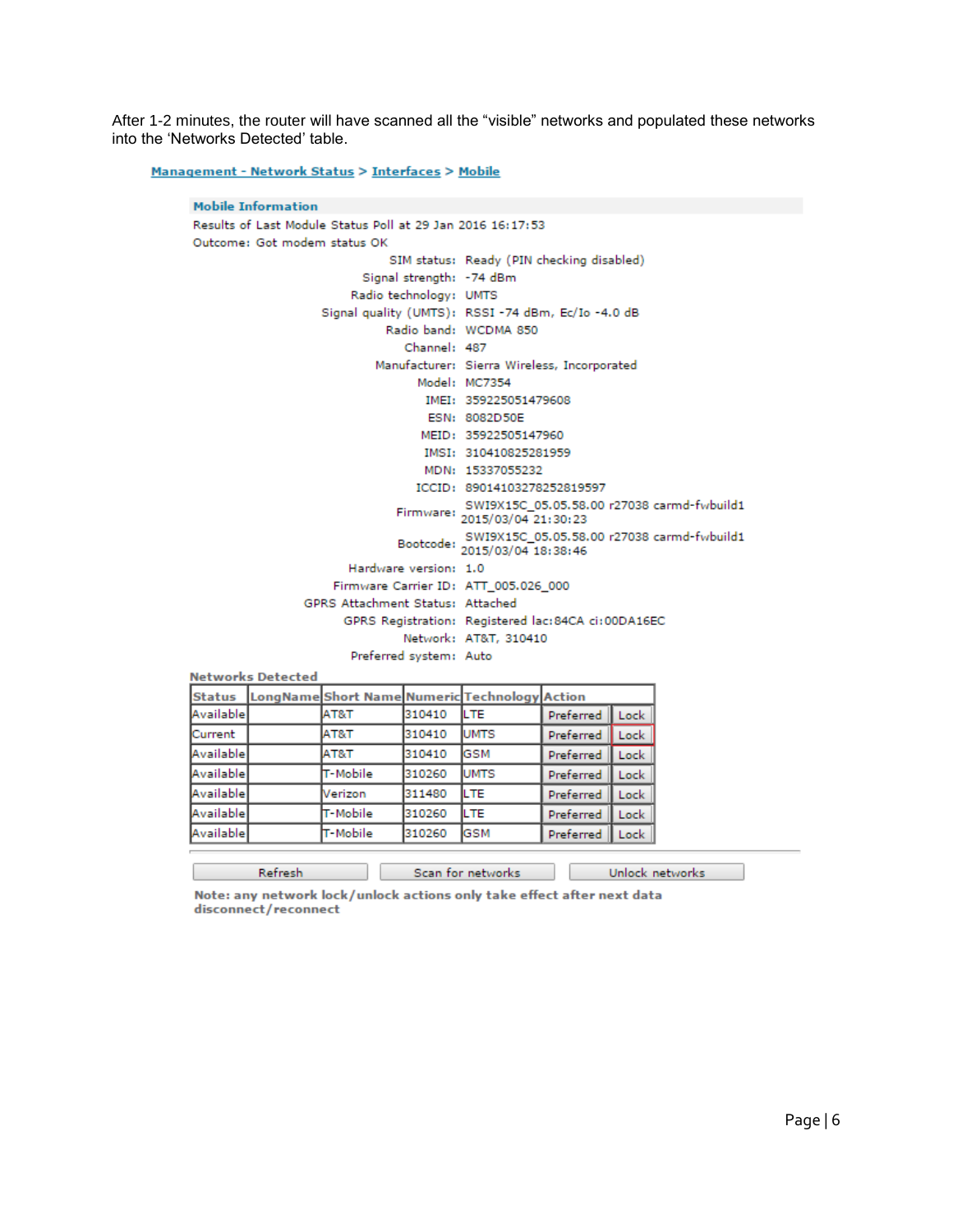Look for the network that requires locking to and click the  $\Box$  button (refer to the above screenshot). This action sends an AT+COPS modem command to the cellular module (e.g.  $AT+COPS=1, 2, 310410$  which will only allow the module to attach to the mobile network with the specified ID number.

Confirmation of Locking (note the "No Errors" message):

#### Management - Network Status > Interfaces > Mobile

▼ Mobile

**Configuration Results No Errors** 

Remember to save to flash when done making changes.

#### <span id="page-6-0"></span>**2.3 Re-Activate the PPP interface**

The PPP deactivation performed in step 2.1 needs to be reversed.

#### Navigate to: **Configuration - Network > Interfaces > Advanced > PPP 0 – 9 > PPP 1 > Advanced**

**Insert** a tick in the option **Enable "Always On" mode of this interface** so the PPP interface will automatically try and connect.

#### Configuration - Network > Interfaces > Advanced > PPP 0 - 9 > PPP 1 > Advanced

| <b>Advanced</b>                                                                                                  |
|------------------------------------------------------------------------------------------------------------------|
| Metric: 1                                                                                                        |
| Allow this PPP interface to settle for 0<br>x 100 milliseconds after the connection has come up                  |
| Enable "Always On" mode of this interface<br>◎ On ○ On and return to service immediately                         |
| □ Put this interface "Out of Service" when an always-on connection attempt fails                                 |
| Attempt to re-connect after 0<br>seconds                                                                         |
| If a PPP interface that would be inhibited by this PPP is connected,<br>attempt to re-connect after 0<br>seconds |
| Wait 0<br>seconds after power-up before activating this interface                                                |

Click the **Apply** button.

## <span id="page-6-1"></span>**2.4 Save the configuration**

The AT+COPS command is not retained by the cellular module, so it is added to the current configuration of the TransPort to be issued every time the router attempts a mobile network connection. It is therefore now necessary to save the configuration.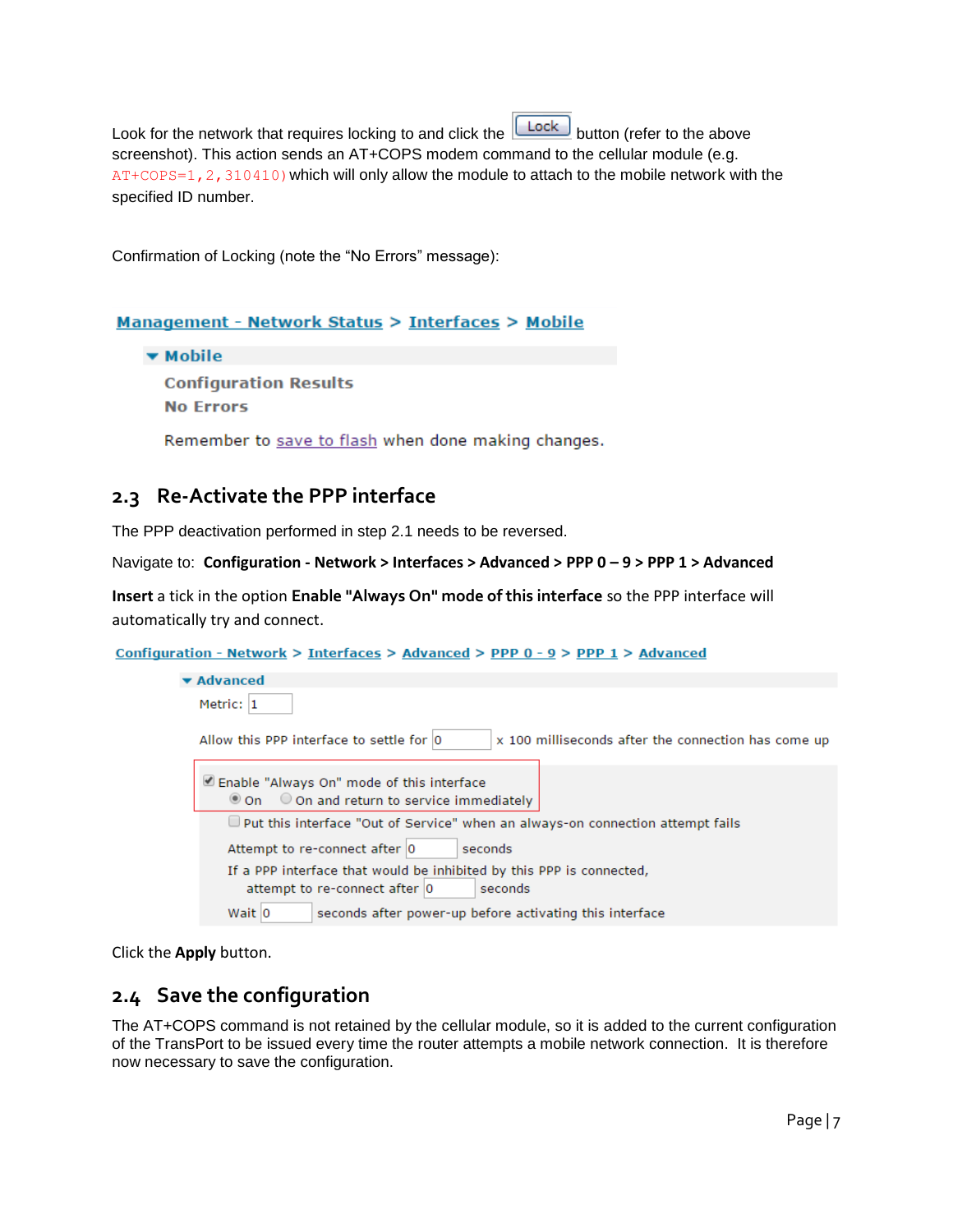

## <span id="page-7-0"></span>**2.5 Extract the configuration change and apply it to other TransPorts.**

To avoid the necessity of using the web interface on every other TransPort that needs locking to the same network, the AT command to lock the network can be extracted from the configuration.

To read the value of the AT command, send the "modemcc 0 net\_str ?" command:

```
modemcc 0 net_str ?
+COPS=1,2,310410
OK
```
Or enter the "config c show" command and look for "modemcc 0 net\_str" in the output:

```
config c show
---cut---
modemcc 0 net_str "+COPS=1,2,310410"
---cut---
```
In order to lock other TransPorts to the same network, simply send the following commands, but replace the network numerical ID with the one seen in the previous steps output.

**NOTE**: Only the numbers shown in red should be altered; the "1,2," should not be altered:

```
modemcc 0 net_str "+COPS=1,2,310410"
config 0 save
Please wait...
Power Up Profile: 0
OK
reboot
```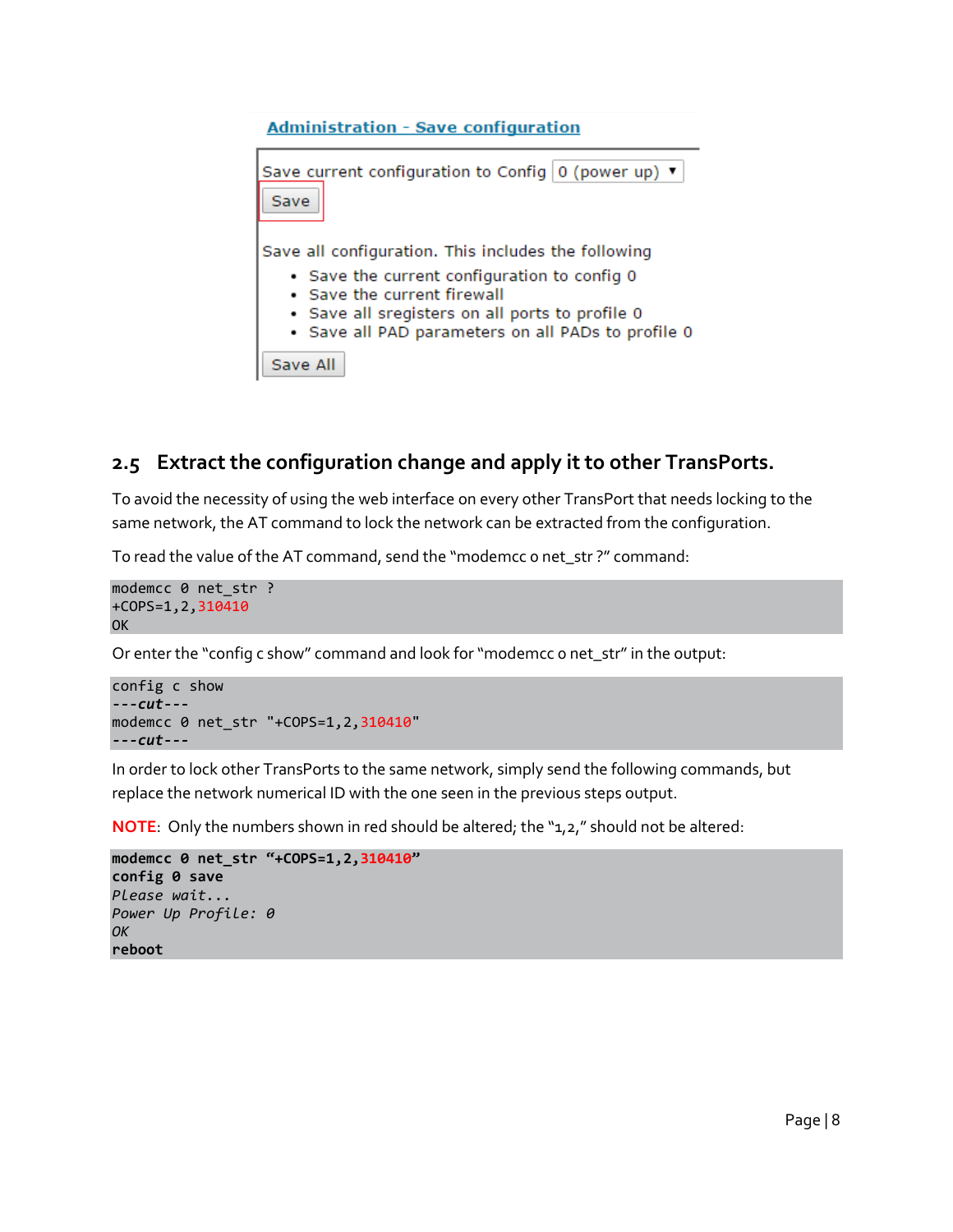## <span id="page-8-0"></span>**3 TESTING**

#### <span id="page-8-1"></span>**3.1 Checking that the TransPort is locked to the correct network**

After the changes are complete, the TransPort has rebooted (or PPP has been dropped then raised) and some time has been allowed for a connection to the cellular network to be established, navigate to:

#### **Management - Network Status > Interfaces > Mobile**

Check that the network registration shows the correct network number.

```
Management - Network Status > Interfaces > Mobile
```

```
Mobile Information
Results of Last Module Status Poll at 1 Feb 2016 10:14:34
Outcome: Got modem status OK
                               SIM status: Ready (PIN checking disabled)
                           Signal strength: -66 dBm
                         Radio technology: UMTS
                    Signal quality (UMTS): RSSI -66 dBm, Ec/Io -4.5 dB
                               Radio band: WCDMA 850
                                 Channel: 4381
                            Manufacturer: Sierra Wireless, Incorporated
                                   Model: MC7354
                                    IMEI: 359225051479608
                                     ESN: 8082D50E
                                    MEID: 35922505147960
                                    IMSI: 310410825281959
                                    MDN: 15337055232
                                   ICCID: 89014103278252819597
                                           SWI9X15C_05.05.58.00 r27038 carmd-fwbuild1
                                SWI9X15C_05.05.58.<br>2015/03/04 21:30:23
                                           SWI9X15C_05.05.58.00 r27038 carmd-fwbuild1
                                Bootcode: SWI9X15C_05.05.58<br>2015/03/04 18:38:46
                        Hardware version: 1.0
                      Firmware Carrier ID: ATT_005.026_000
                  GPRS Attachment Status: Attached
                        GPRS Registration: Registered lac:07E0 ci:081C84CA
                                 Network: AT&T, 310410
                         Preferred system: Auto
          Refresh
                                   Scan for networks
                                                                  Unlock networks
```
Note: any network lock/unlock actions only take effect after next data disconnect/reconnect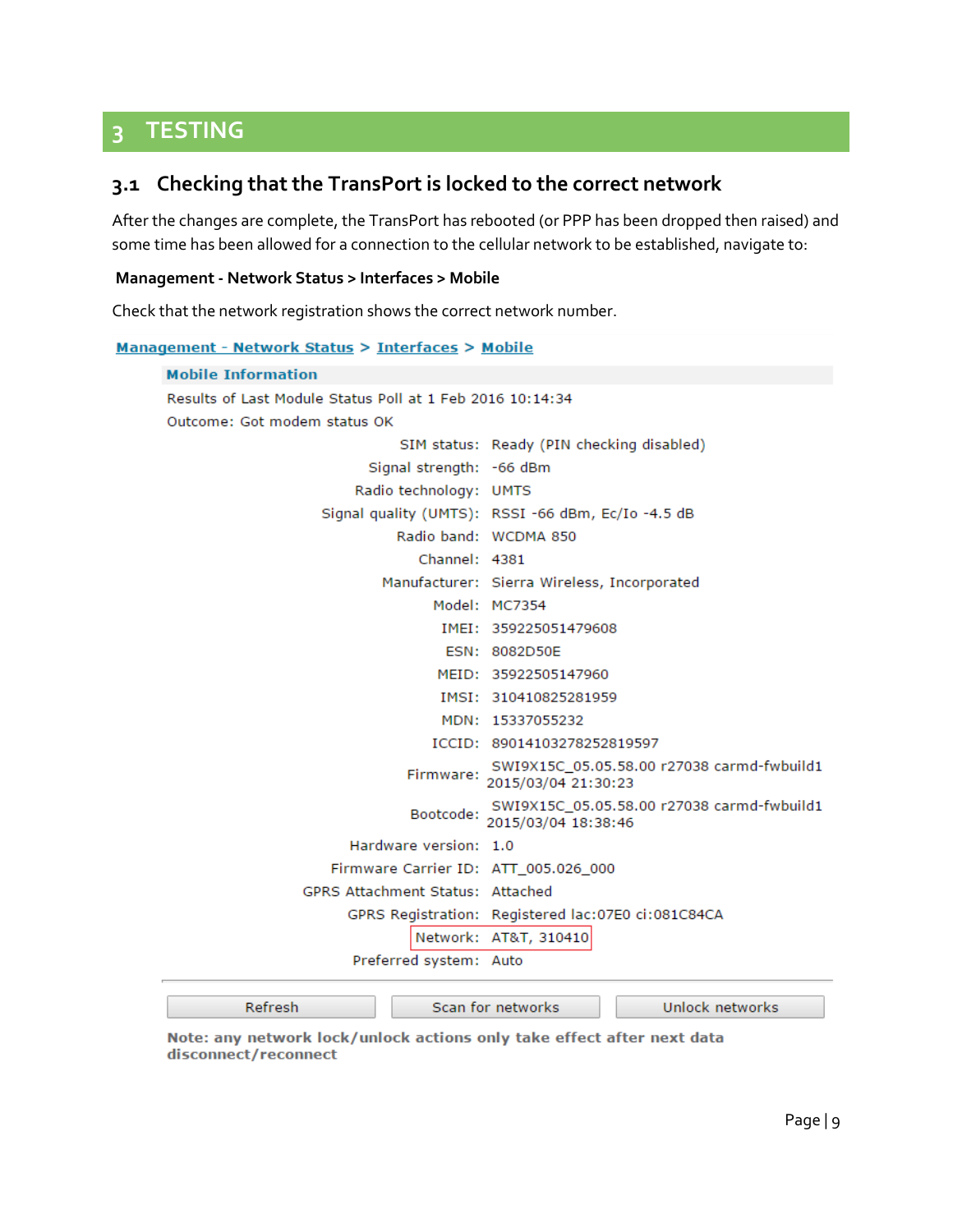#### <span id="page-9-0"></span>**3.2 Checking that the correct command is sent to the module**

The TransPort communicates with its wireless module via AT Style "modem" commands. The AT+COPS command sets the provider selection. This can be captured in the Analyser trace by enabling the "W-WAN" ASY source as seen below.

**NOTE**: You must follow these steps PRIOR to locking and re-activating of the PPP interface.

```
Management - Analyser > Settings
```

| ▼ Settings                                                                                               |  |  |  |  |  |
|----------------------------------------------------------------------------------------------------------|--|--|--|--|--|
| ✔<br><b>Enable Analyser</b>                                                                              |  |  |  |  |  |
| Maximum packet capture size:<br>1500<br>bytes                                                            |  |  |  |  |  |
| Log size:<br>180<br>Kbytes                                                                               |  |  |  |  |  |
| <b>Protocol layers</b><br>$\Box$ Layer 1 (Physical)<br>Layer 2 (Link)<br>Layer 3 (Network)<br>$\Box$ XOT |  |  |  |  |  |
| Enable IKE debug                                                                                         |  |  |  |  |  |
| Enable QMI trace                                                                                         |  |  |  |  |  |
| <b>LAPB Links</b><br>LAPB <sub>0</sub><br>LAPB <sub>1</sub>                                              |  |  |  |  |  |
| <b>Serial Interfaces</b>                                                                                 |  |  |  |  |  |
| ASY <sub>1</sub><br>ASY 2<br>ASY 0<br>ASY 3<br>ASY <sub>4</sub>                                          |  |  |  |  |  |
| ASY 6<br>$\Box$ ASY 7<br>ASY <sub>8</sub><br>ASY 9<br><b>ASY 10</b><br>$\Box$<br>$\Box$                  |  |  |  |  |  |
| <b>ASY 11</b><br><b>ASY 12</b><br><b>ASY 13</b><br>ASY 14<br><b>ASY 15</b><br>$\Box$                     |  |  |  |  |  |
| V W-WAN<br><b>ASY 16</b><br>ASY 18<br><b>ASY 17</b><br>$\Box$<br>$\Box$                                  |  |  |  |  |  |
| Clear all Serial Interfaces                                                                              |  |  |  |  |  |
|                                                                                                          |  |  |  |  |  |

```
----- 08-11-2011 10:45:11.490 ------
ASY 1 DCE to DTE:
F9 0F EF 25 41 54 2B 43 4F 50 53 3D 31 2C 32 2C y.o%AT+COPS=1,2,
32 33 34 31 30 0D 4D F9 23415.My
   ----------
----- 08-11-2011 10:45:12.630 ------
ASY 1 DTE to DCE:
F9 0D EF 25 41 54 2B 43 4F 50 53 3D 31 2C 32 2C y.o%AT+COPS=1,2,
32 33 34 31 30 0D 2C F9 F9 0D EF 0D 0D 0A 4F 4B 23415.,yy.o...OK
0D 0A 1A F9 ...y
----------
```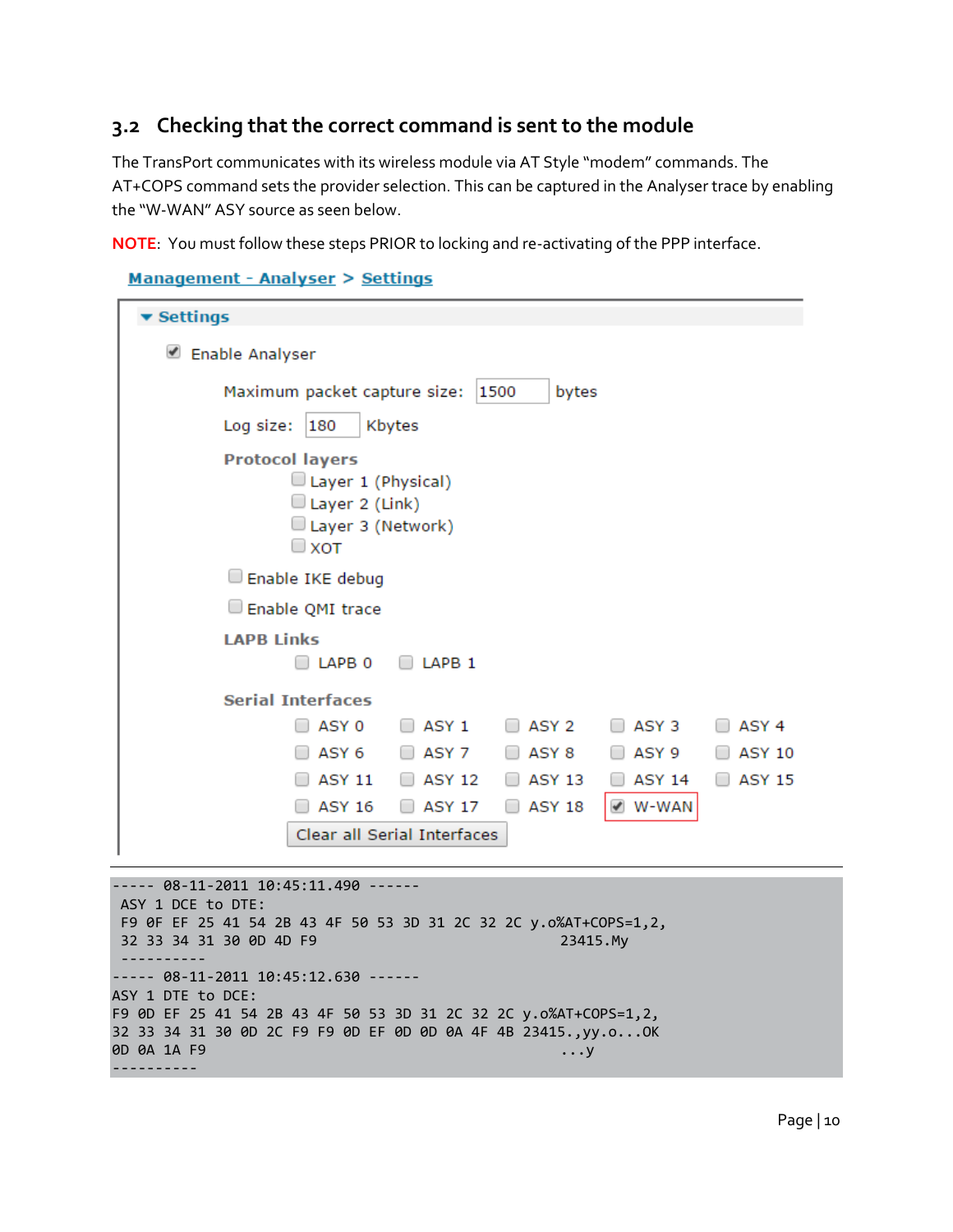## <span id="page-10-0"></span>**4 HARDWARE AND FIRMWARE DETAILS**

#### <span id="page-10-1"></span>**4.1 TransPort firmware versions**

MODEM CC (SIERRA LTE) Revision: 5.2

This is the firmware & hardware information from the unit used making this AN:

```
Command: ati5
Command result
Digi TransPort WR44-L500-NE1-SU Ser#:350462 HW Revision: 2202a
Software Build Ver5.2.13.4. Nov 20 2015 07:17:06 LW
ARM Bios Ver 7.56u v45 800MHz B995-M1003-F80-O8140,0 MAC:00042d0558fe
Power Up Profile: 0
Async Driver Revision: 1.19 Int clk
Wi-Fi Revision: 2.0
Ethernet Port Isolate Driver Revision: 1.11 
Firewall Revision: 1.0
EventEdit Revision: 1.0
Timer Module Revision: 1.1
(B)USBHOST Revision: 1.0 
L2TP Revision: 1.10
PPTP Revision: 1.00
TACPLUS Revision: 1.00 
MODBUS Revision: 0.00
MySQL Revision: 0.01
RealPort Revision: 0.00<br>MultiTX Revision: 1.00
                 Revision: 1.00
LAPB Revision: 1.12
X25 Layer Revision: 1.19
MACRO Revision: 1.0
PAD Revision: 1.4
X25 Switch Revision: 1.7 
V120 Revision: 1.16<br>TPAD Interface Revision: 1.12
TPAD Interface
GPS Revision: 1.0
TELITUPD Revision: 1.0 
SCRIBATSK Revision: 1.0
BASTSK Revision: 1.0
PYTHON Revision: 1.0
CLOUDSMS Revision: 1.0
ARM Sync Driver Revision: 1.18
TCP (HASH mode) Revision: 1.14 
TCP Utils Revision: 1.13
PPP Revision: 5.2
WEB Revision: 1.5
SMTP Revision: 1.1
FTP Client Revision: 1.5
FTP Revision: 1.4
IKE Revision: 1.0
PollANS Revision: 1.2
PPPOE Revision: 1.0
BRIDGE Revision: 1.1
```